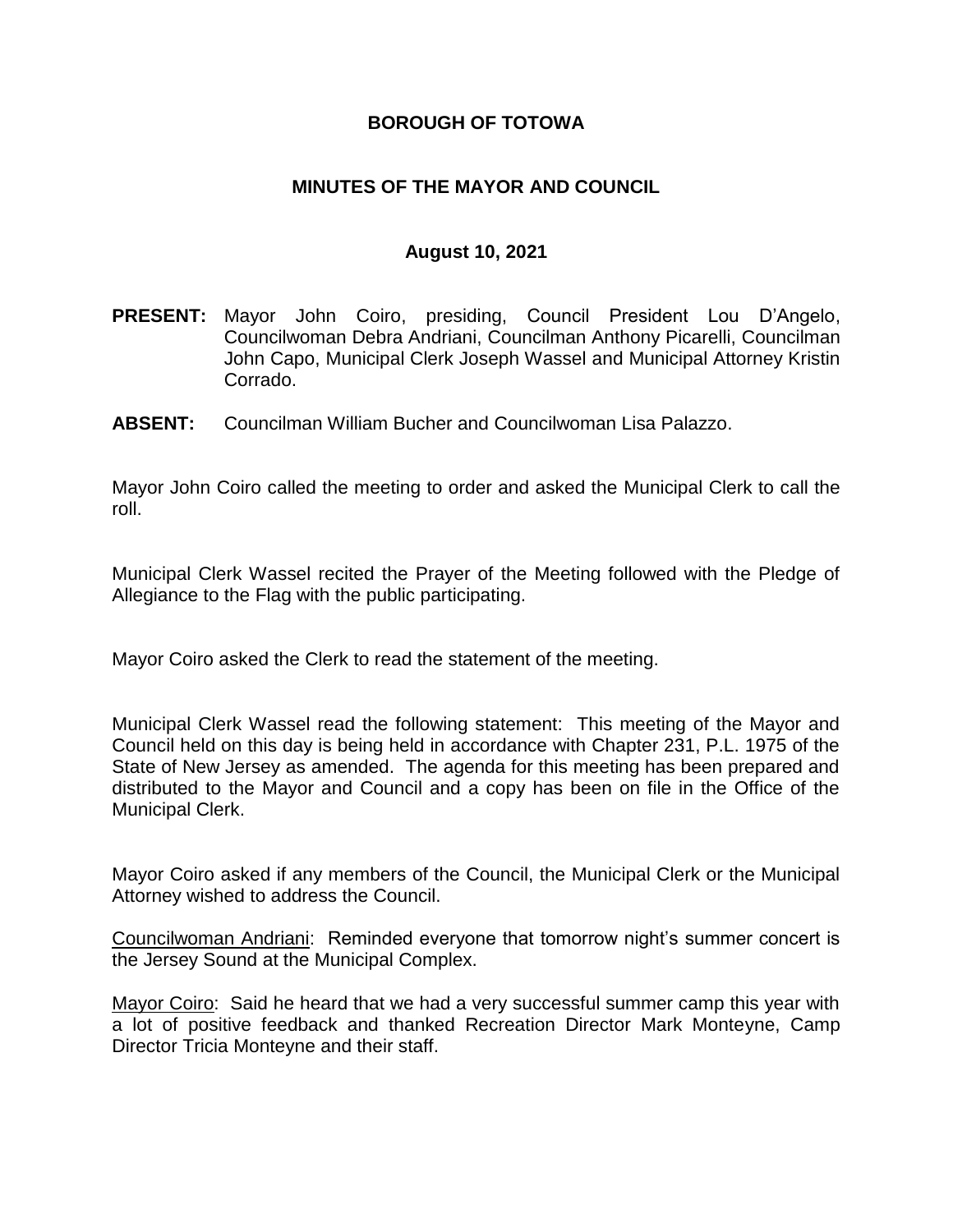Mayor Coiro asked if any citizens wished to be heard.

CITIZENS HEARD:

There were no citizens who wished to be heard.

There was a motion by Councilman D'Angelo, seconded by Councilwoman Andriani to approve the Minutes of the Mayor and Council for the meeting of July 27, 2021. On roll call vote, all members of the Council present voted in the affirmative.

# COMMITTEE ON FINANCE:

There was a motion by Councilman Picarelli, seconded by Councilman D'Angelo to approve Resolution No. 2021-17 for the payment of bills. On roll call vote, all members of the Council present voted in the affirmative.

There was a motion by Councilman Picarelli, seconded by Councilman D'Angelo to adopt the following Resolution Authorizing Extension Of Grace Period For Payment Of 3<sup>rd</sup> Quarter 2021 Taxes. On roll call vote, all members of the Council present voted in the affirmative.

#### RESOLUTION NO. 85-2021

# RESOLUTION AUTHORIZING EXTENSION OF GRACE PERIOD FOR PAYMENT OF 3<sup>RD</sup> QUARTER 2021 TAXES

WHEREAS, the 3<sup>rd</sup> Quarter tax payment is normally due on August 1, with a 10 day grace period; and

WHEREAS, the Borough of Totowa will not be able to print and mail out the 2021 Final/2022 Preliminary Tax Bills on time because of a delay; and

WHEREAS, the Borough of Totowa by law must allow the taxpayers a period of 25 days from the date of the mailing of the tax bill to make payment.

NOW, THEREFORE, BE IT RESOLVED, that the Mayor and Council of the Borough of Totowa do hereby extend the grace period for the  $3<sup>rd</sup>$  Quarter taxes to September 10, 2021.

Minutes 08/10/2021 **Page 2**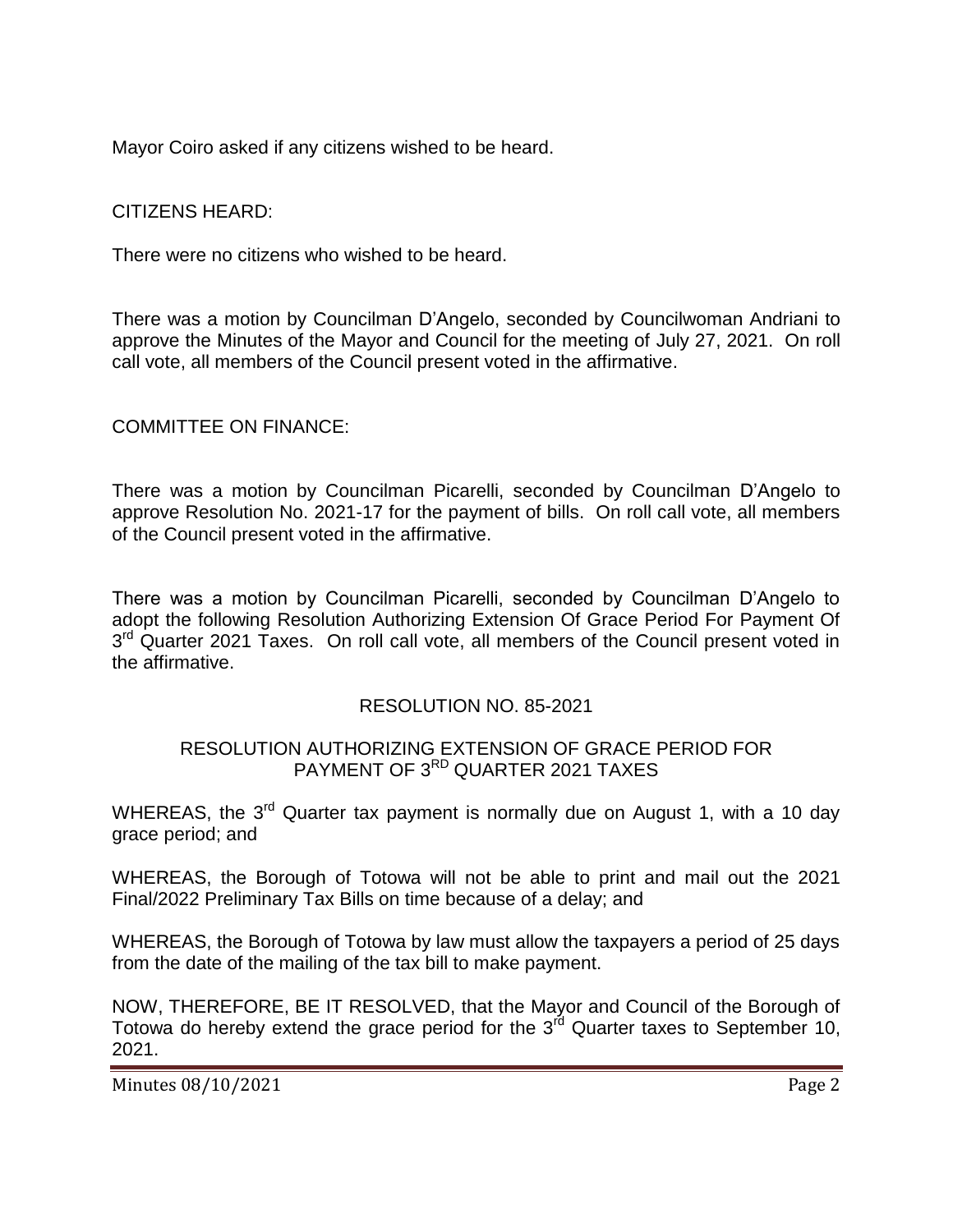BE IT FURTHER RESOLVED, that tax payments received after the extended grace period of September 10, 2021 will be charged interest back to the original due date of August 1, 2021 as required by law.

There was a motion by Councilman Picarelli, seconded by Councilman D'Angelo to acknowledge receipt of the Report of Audit for the year ended December 31, 2020 and that the recommendations will be reviewed by the Governing Body. On roll call vote, all members of the Council present voted in the affirmative.

## COMMITTEE ON PUBLIC SAFETY:

A retirement letter was received from Police Dispatcher Mary Picarelli, effective September 1, 2021. There was a motion by Councilman D'Angelo, seconded by Councilman Capo to accept her letter and wish her a long, happy and healthy retirement. On roll call vote, all members of the Council present voted in the affirmative. Councilman Picarelli abstained from the voting.

There was a motion by Councilman D'Angelo, seconded by Councilman Capo to approve the fireman's application, the purchase of fireman's equipment and authorize a fireman's physical for Jeremy R. Kalokitis for Volunteer Fire Company No. 1. On roll call vote, all members of the Council present voted in the affirmative.

There was a motion by Councilman D'Angelo, seconded by Councilman Capo to approve the Agreement between the Borough of Totowa and Matthew Antola to participate in the Volunteer Tuition Credit Program pursuant to P.L. 1998, c. 145 and authorize the Mayor and Municipal Clerk to execute the same. On roll call vote, all members of the Council present voted in the affirmative.

COMMITTEE ON PUBLIC WORKS:

There was no report.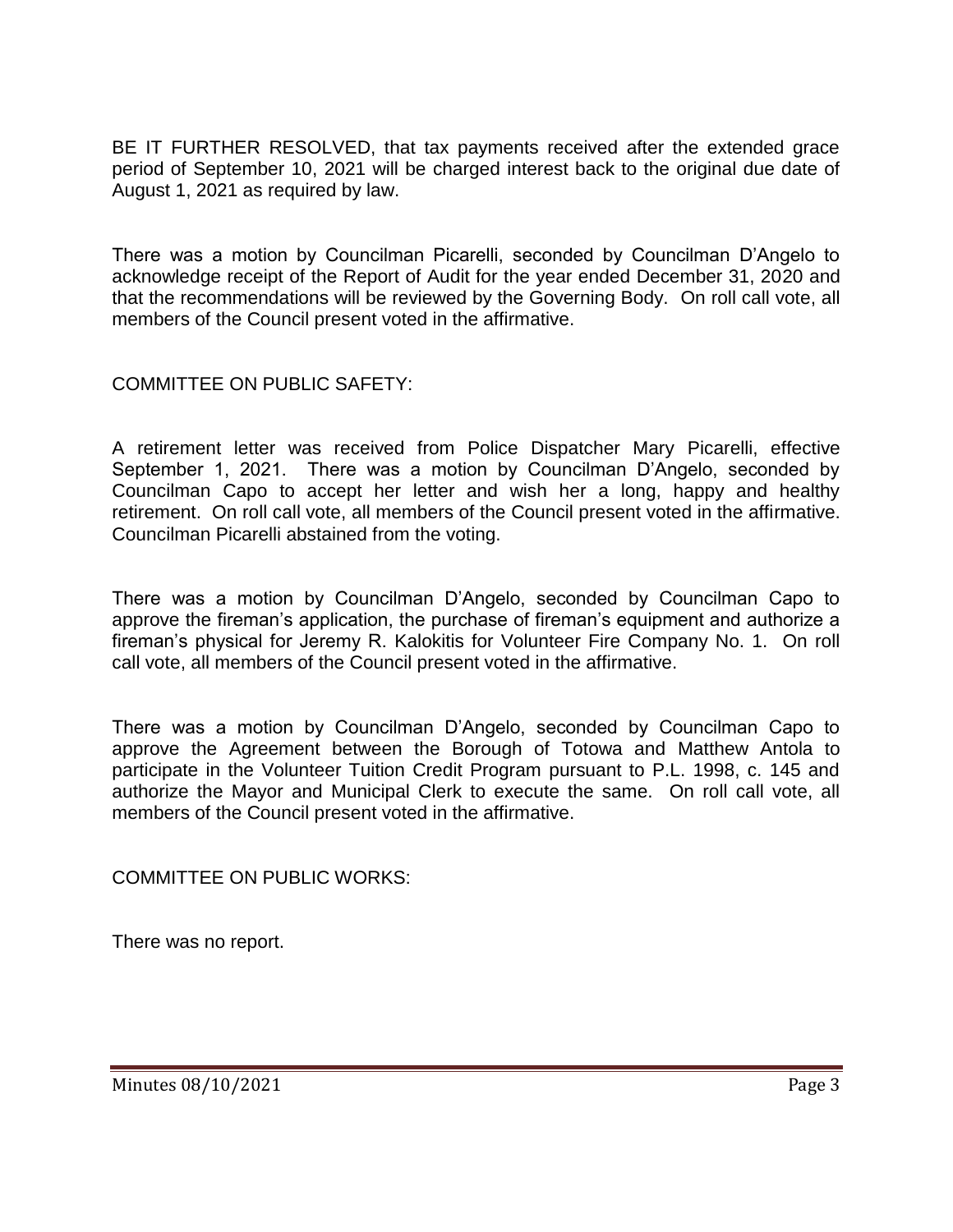# COMMITTEE ON ENGINEERING & PUBLIC PROPERTY:

There was no report.

COMMITTEE ON LIAISON & INSPECTION:

There was no report.

# COMMITTEE ON LEGISLATION & ORDINANCES:

There was a motion by Councilman Picarelli, seconded by Councilwoman Andriani to approve the Application For Social Affair Permit from the State Of New Jersey Division Of Alcoholic Beverage Control for the Macedonian Orthodox Church "St. Nikola" to be held on September 11 & 12, 2021 from 12:00 – 9:00 p.m. (rain dates September 18 & 19, 2021). On roll call vote, all members of the Council present voted in the affirmative.

There was a motion by Councilman Picarelli, seconded by Councilwoman Andriani to approve the Application For Social Affair Permit from the State Of New Jersey Division Of Alcoholic Beverage Control for the Totowa Borough Republican Club for Sunday, September 12, 2021 from 12:00 – 8:00 p.m. to be held at the recreational areas at The PAL. On roll call vote, all members of the Council present voted in the affirmative.

There was a motion by Councilman Picarelli, seconded by Councilwoman Andriani to approve Raffle License Application Nos. 2231 & 2232 for FOWA Rescue, Inc. for a Tricky Tray and On-Premise 50/50 to be held on October 6, 2021 at The Grand. On roll call vote, all members of the Council present voted in the affirmative.

There was a motion by Councilman Picarelli, seconded by Councilwoman Andriani to approve Raffle License Application No. 2233 for the Borough of Totowa Public Library Foundation for a Calendar Raffle to be held during the months of October, November & December 2021. On roll call vote, all members of the Council present voted in the affirmative.